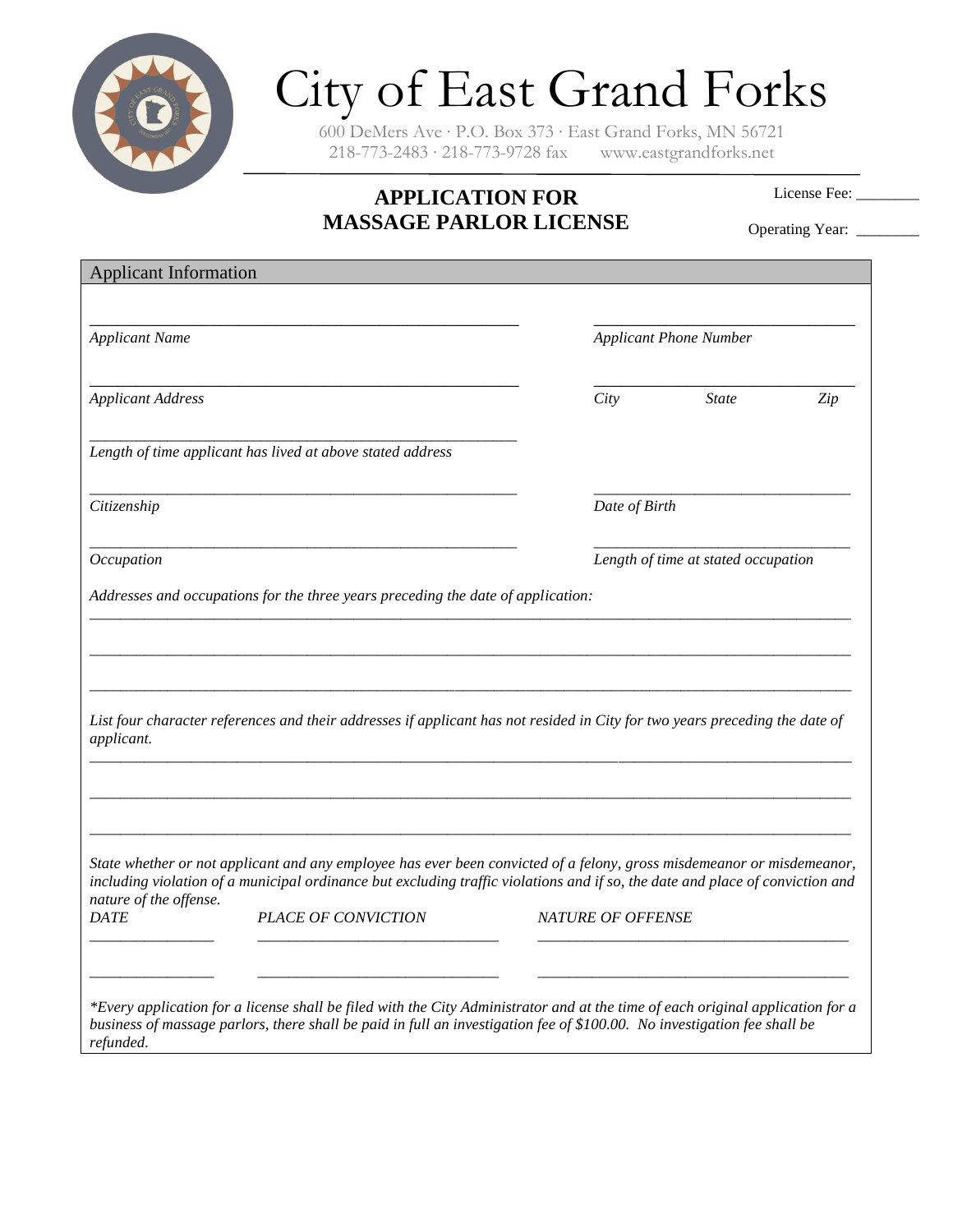## City of East Grand Forks Application for Massage Parlor License

| <b>Business Name</b>    |                                                                                                                          | <b>Business Phone Number</b> |               |     |  |
|-------------------------|--------------------------------------------------------------------------------------------------------------------------|------------------------------|---------------|-----|--|
| <b>Business Address</b> |                                                                                                                          | City                         | <b>State</b>  | Zip |  |
| Federal Tax ID#         |                                                                                                                          |                              | $MN$ Tax ID # |     |  |
|                         |                                                                                                                          |                              |               |     |  |
|                         | The name, address, age and telephone number of each person who shall be employed in the establishment:<br><b>ADDRESS</b> | AGE                          | PHONE#        |     |  |
| <b>NAME</b>             |                                                                                                                          |                              |               |     |  |

*employees has been involved, together with the name or names of any instructors or masters.*

| Corporate Information (if applicable) |                     |              |     |
|---------------------------------------|---------------------|--------------|-----|
| Corporate Name                        | <b>Phone Number</b> |              |     |
| Corporate Address                     | City                | <i>State</i> | Zip |

I hereby certify that I have completely filled out the entire above application, together and that the application is true, correct, and accurate.

\_\_\_\_\_\_\_\_\_\_\_\_\_\_\_\_\_\_\_\_\_\_\_\_\_\_\_\_\_\_\_\_\_\_\_\_\_\_\_\_\_\_\_\_\_\_ \_\_\_\_\_\_\_\_\_\_\_\_\_\_\_\_\_\_\_\_\_\_\_\_\_\_\_\_

| Signature of Applicant                                                                                 | Date                                                                    |  |  |  |  |
|--------------------------------------------------------------------------------------------------------|-------------------------------------------------------------------------|--|--|--|--|
| <b>Print Name</b>                                                                                      | Title                                                                   |  |  |  |  |
| Internal Use Only                                                                                      |                                                                         |  |  |  |  |
| The following items need to be completed and/or attached in order for the application to be processed: |                                                                         |  |  |  |  |
| $\overline{\mathcal{F}}$ Short resume for each employee of previous employers                          | * <sup>D</sup> Description of formal training or apprenticeship if any. |  |  |  |  |
| $*\Box$ Copy of certificate/degree/license of massage for each employee                                |                                                                         |  |  |  |  |
| $*$ $\Box$ Application fee paid in full & Investigation Fee                                            |                                                                         |  |  |  |  |
| * <sup>D</sup> Application completed in full and signed:                                               |                                                                         |  |  |  |  |
| License Number<br>$\mathbb{Z}$ Approved                                                                |                                                                         |  |  |  |  |